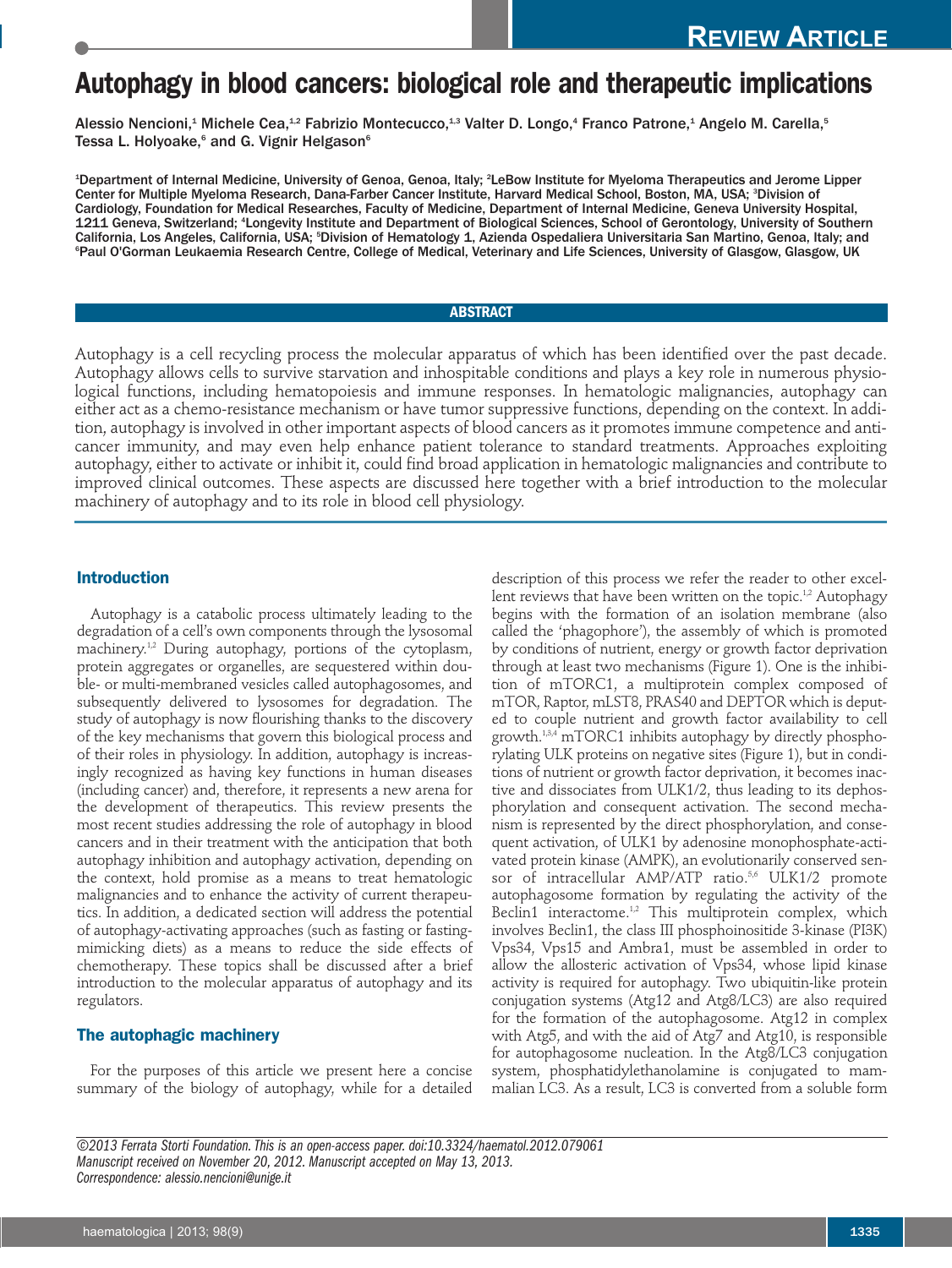named LC3-I to LC3-II, which is stably associated with the autophagosome membrane and is commonly used to monitor autophagy.7 Several proteins, such as p62/SQSTM1 and NBR1 (Neighbor of BRCA1), possess an LC3-interacting region (LIR) and, by interacting with LC3, target precise structures, including mitochondria, endoplasmic reticulum, ribosomes, protein aggregates, etc. to the autophagosomes (selective autophagy). Fully mature autophagosomes fuse with Rab7-positive endosomes to form amphisomes which, in turn, fuse with acidic lysosomes to acquire hydrolytic activity (autophagolysosomes) and degrade their content.1 Finally, the breakdown products are released into the cytosol through permeases.

Autophagy is considered to be primarily a cytoprotective

process and a quality control mechanism that removes protein aggregates and damaged organelles.<sup>1,2</sup> Consistent with this notion, autophagy mediates protective effects in several mouse models of organ damage, prevents neurodegeneration and has a central role in determining the life span of model organisms. Genetic ablation of key components in the autophagy apparatus is associated with accelerated aging, whereas autophagy activation has anti-aging effects.1,2

### *Autophagy-activating stimuli and autophagy inhibitors*

Many conditions and drugs, including agents in clinical use, have been reported to activate autophagy. One wellrecognized method to induce autophagy (and probably the



Figure 1. Schematic model of the autophagic machinery. Autophagy starts with activation of the ULK1/2 kinase complex, which also includes ATG13 and FIP200. mTORC1, a protein complex that couples nutrient and growth factor availability to cell growth and division, inhibits the ULK1/2 complex by phosphorylating ULK1 on 'negative' sites. Conversely, AMPK (a sensor of energy store depletion that is also activated by metformin) activates the complex by directly phosphorylating (and consequently activating) ULK1 and by inhibiting mTORC1 (through phosphorylation of TSC1/2). Thus, the ULK complex becomes active during starvation, but can also be activated pharmacologically with rapamycin and its derivatives (i.e. sirolimus and everolimus) or with agents that directly or indirectly reduce PI3K signaling (i.e. TKIs in chronic myeloid leukemia). Phosphorylated and active ULK1 promotes phosphorylation of Atg13 and FIP200 and dissociates from mTORC1. The PI3K-III VPS34 is another hub for autophagosome formation, forming a protein complex together with UVRAG, AMBRA1, VPS15, and Beclin1. Atg8 (LC3)-PE and the Atg12/Atg5 conjugation systems, which execute the lipid modification of LC3-I, leading to LC3-II-PE binding to the autophagosomal membrane, complete autophagosome formation. Autophagosomes' content, such as proteins and organelles, is readily digested upon their fusion with lysosomes. The antiapoptotic protein BCL2 prevents the assembly of the Beclin1 interactome by interacting with Beclin1 through its BH3 domain, while the NAD\*-dependent deacetylase SIRT1 promotes autophagy by enhancing FOXO3a-dependent transcription of autophagy genes and by directly de-acetylating Atg proteins. VPS34 inhibitors, such as 3-MA and wortmannin, are effective at inhibiting the early stages of autophagy, while Bafilomycin A1, CQ, HCQ, and macrolides, such as clarithromycin, block autophagy at later stages by preventing the fusion of autophagosomes and lysosomes.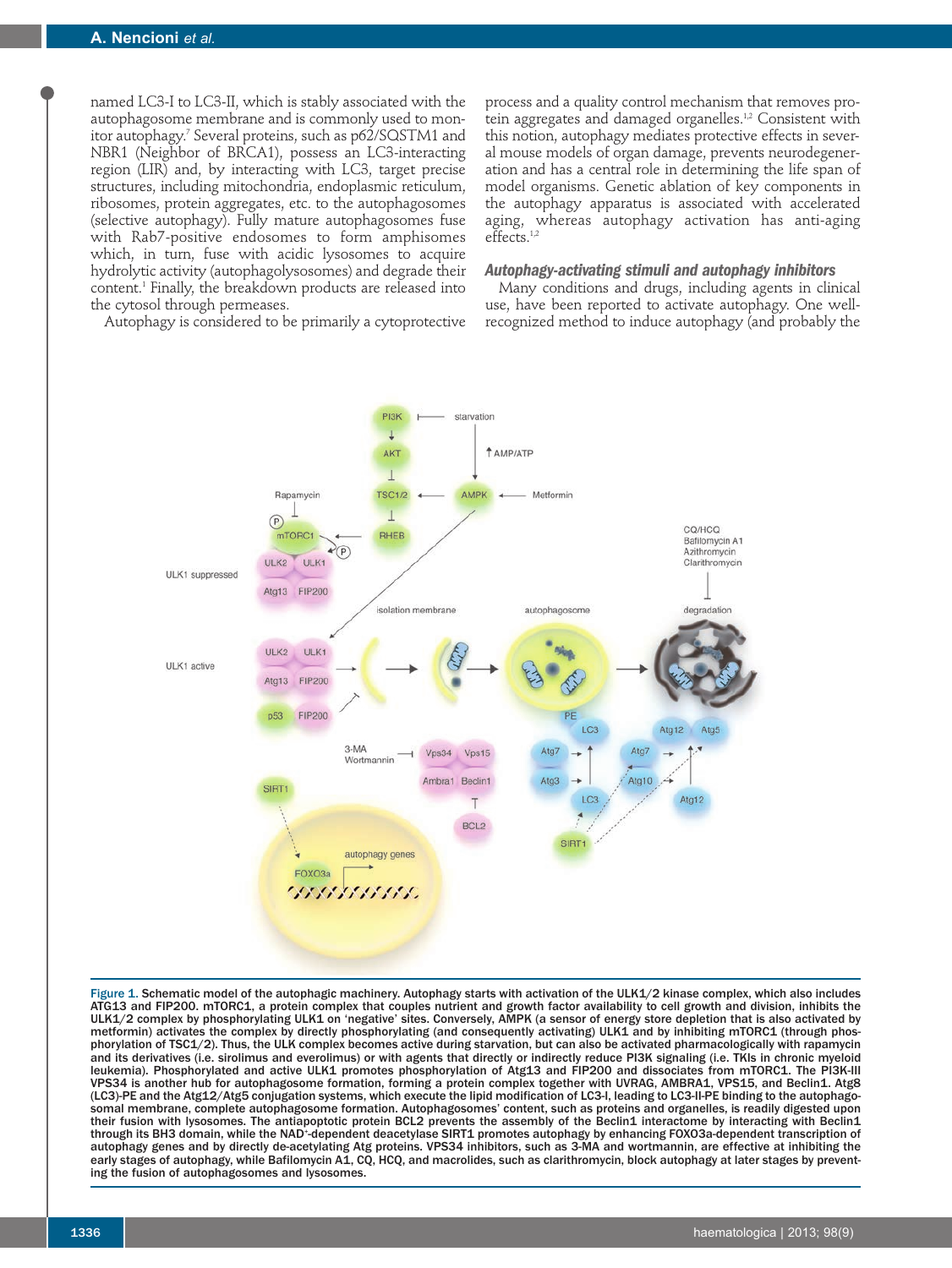most physiological) is by fasting or caloric restriction (a chronic 10-40% reduction in caloric intake) which activate autophagy in many organs, including the liver and the central nervous system.<sup>8,9</sup> Caloric restriction can activate autophagy through multiple pathways that include: i) inhibition of insulin/IGF-1 signaling with consequent mTORC1 inhibition and ULK1/2 activation; ii) AMPK activation via increased AMP/ATP ratio (AMPK can subsequently activate ULK1 directly,<sup>5,6</sup> or by inhibiting mTORC1 via TSC1/2); iii) Beclin1 release from BCL2; and iv) SIRT1 activation (SIRT1 promotes autophagy by deacetylating several Atg factors, including LC3, and FOXO3a which, in turn, promotes the transcription of pro-autophagic genes).<sup>1,10</sup> Interestingly, autophagy activation appears to rely on p53 degradation in human, mouse and nematode cells.<sup>11</sup> Different types of autophagy inducers, including starvation, stimulate proteasome-mediated p53 removal through the E3 ubiquitin ligase HDM2. Cytoplasmic, but not nuclear, p53 seems to be responsible for autophagy inhibition and a possible mechanism is the interaction between p53 and FIP200, an ULK interacting protein that is required for autophagosome formation in mammalian cells.<sup>12,13</sup>

Amongst the clinically used drugs, mTORC1 inhibitors, such as rapamycin, effectively activate autophagy and recreate some of the beneficial effects of caloric restriction in model organisms, including life span extension in *C. elegans*, *D. melanogaster*, and mice.2 mTORC1 inhibitors also initiate autophagy in different types of hematologic malignancies, including acute myeloid leukemia (AML), T-cell acute lymphoblastic leukemia (T-ALL), and lymphoma.<sup>3,14-16</sup> As shown in multiple myeloma (MM) cells, autophagy can be induced by inhibiting PI3K/p1108, which normally promotes AKT and mTORC1 activity, or AKT itself.17,18 In addition, metformin, an anti-diabetic drug that activates AMPK and LKB1, has also been shown to activate autophagy in T-ALL cells.<sup>19</sup> Lithium, carbemazepine and valproate, that are used to treat a range of neurological and psychiatric conditions (and, in the case of sodium valproate, also hematologic malignancies),<sup>20</sup> induce autophagy by activating inositol monophosphatase (IMPase). IMPase, in turn, activates the autophagic cascade by reducing the levels of free inositol and myoinositol-1,4,5-triphosphate (IP3), a second messenger that interferes with autophagy at multiple levels.<sup>21</sup> Finally, many other drugs, including agents that are currently used for treating blood cancers (see below), induce autophagy.

It should be pointed out that the biological and clinical significance of autophagy activation can vary significantly depending on whether autophagy is induced in healthy tissues or in cancer cells, and on whether autophagy undermines the efficacy of an anticancer agent or, rather, is the mechanism underlying cancer cell death in response to that agent. These aspects will be the focus of the next sections.

Pharmacological inhibitors of autophagy include 3 methyladenine (3-MA) and wortmannin which both block Vps34 catalytic activity. However, these agents, which are well suited for experimental autophagy inhibition, cannot be employed clinically. Namely, the use of 3-MA is limited by issues of specificity since, at the concentrations used to inhibit autophagy, this agent can also inhibit class I PI3K and also affect other kinases, endocytosis, cellular metabolism and mitochondrial transmembrane potential.<sup>22</sup> In the case of wortmannin, its clinical translation is limited by poor solubility, low stability, and high toxicity.<sup>23</sup> Thus, chloroquine (CQ) and hydroxychloroquine (HCQ) are currently the most widely used and clinically relevant drugs that inhibit autophagy. At the cellular level, CQ and HCQ function primarily by inhibiting lysosomal acidification.<sup>24</sup> Cells treated with CQ and HCQ are unable to undergo lysosomal digestion and exhibit autophagolysosome accumulation in the cytoplasm consistent with blocked autophagy.7 Interestingly, macrolide antibiotics, such as bafilomycin A1, azithromycin and clarithromycin also interfere with autophagy by preventing lysosomal acidification and thereby impairing autophagic degradation.<sup>25</sup> Clarithromycin was reported to halt autophagy after fusion of autophagosomes with lysosomes in multiple myeloma cells.26 More recently, autophagy inhibition in response to this antibiotic has also been reported in K562 chronic myeloid leukemia (CML) cells. $2^7$  Finally, the immunosuppressant FTY720 (a synthetic sphingosine analog which is approved for the treatment of multiple sclerosis) also appears to block the autophagic flux and to cause accumulation of autophagolysosomes and increased LC3-II and p62 levels.28

# *The role of autophagy in hematopoiesis and immune control*

The autophagic machinery has been shown to play a fundamental role in key physiological processes including hematopoiesis and immunity. Liu and colleagues found that conditional deletion of FIP200 in hematopoietic stem cells (HSC) leads to perinatal lethality and severe anemia.<sup>29</sup> FIP200 appears to be required in a cell-autonomous fashion for the maintenance and function of fetal HSCs. Its ablation does not cause HSC apoptosis, but rather increases HSC proliferation and this effect is accompanied by accumulation of mitochondria and production of reactive oxygen species. A similar phenotype was observed upon genetic deletion of Atg7, an E1-like enzyme with a key role in both the Atg12 and Atg8/LC3 conjugation systems.<sup>30</sup> Atg7 deletion in mice disrupts normal HSC functions leading to severe myeloproliferation, resembling human myelodysplastic syndrome, and death within weeks. In addition, Atg7 deficiency causes defective removal of mitochondria in erythroid cells, severe anemia, and a severe impairment of degranulation in mast cells.31,32 Ulk1 was also found to play a role in the autophagic clearance of mitochondria and ribosomes during reticulocyte maturation.<sup>33</sup>

Autophagy is also involved in immune competence and pathogen clearance by contributing to: i) the elimination of intracellular microbes; ii) activation of the inflammasome and consequent secretion of cytokines, such as  $IL-1\beta$  and IL8: iii) regulatory interactions of Toll-like receptors and Nod-like receptors; iv) antigen presentation; and v) T-cell development and homeostasis.34 Pua and colleagues found that Atg5-deficient T lymphocytes undergo full maturation, but the numbers of total thymocytes and peripheral T and B lymphocytes are reduced in Atg5 chimeras.<sup>35</sup> In peripheral lymphoid organs, Atg5<sup>-/</sup> CD8<sup>+</sup> T lymphocytes show increased cell death. In addition,  $Arg5^{\prime\prime}$  CD4<sup>+</sup> and CD8<sup>+</sup> T cells exhibit impaired proliferation after T-cell receptor stimulation. Therefore, these results suggest that autophagy may be essential for both T-lymphocyte survival and proliferation, and highlight the importance of autophagy in immune responses.

#### *Autophagy in blood cancers*

The role of autophagy in cancer treatment is double faced. On the one hand, autophagy can be the driving force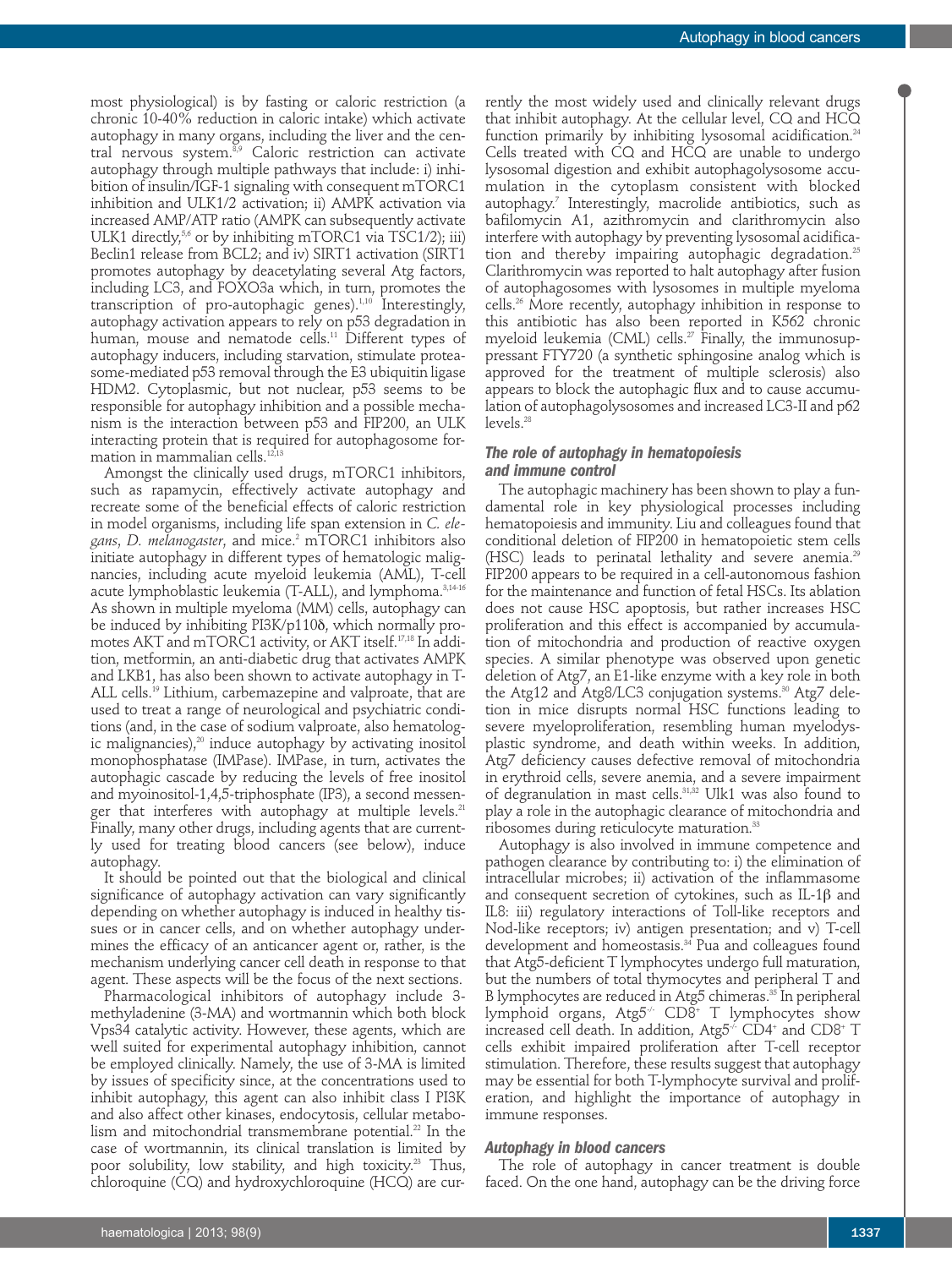for the maintenance of defined cancer cell compartments, such as leukemia stem cells, or act as a drug resistance mechanism promoting cancer cell survival via self-digestion. On the other hand, autophagy can provide an effective tumor suppressive mechanism, permit effective antitumor immunity and, possibly, help protect healthy tissues from the toxicity of cancer treatments (see below). Thus, while in certain contexts autophagy inhibition is desirable, in others, its activation may be more beneficial. We are going to present both the rationales for inhibiting autophagy in treating hematologic malignancies and those for activating it, and discuss the contexts in which one type of intervention may be preferable to the other.

# *Rationales for inhibiting autophagy in hematologic malignancies*

There is a strong rationale for the use of autophagy inhibitors in cancer treatment when autophagy acts as a mechanism that helps cancer cells recover from the insult of anticancer treatments. For instance, autophagy is activated in response to DNA damaging agents and counteracts their activity by increasing bioenergetics and by avoiding apoptosis.36,37 A list of agents whose activity in cancer cells is reduced by autophagy (as detected in pre-clinical assays) is presented in Table 1. In all of these instances, inhibiting autophagy (either pharmacologically or by selective silencing of key components of the autophagic machinery) was reported to enhance the activity of the anticancer agent. Of particular interest in this context is the use of autophagy inhibitors CML. Tyrosine kinase inhibitors (TKIs), such as imatinib, dasatinib or nilotinib, that currently represent the gold standard of CML treatment,<sup>50</sup> stimulate autophagy in CML cells, likely through inhibition of the PI3K-AKTmTORC1 axis.<sup>51</sup> In turn, autophagy promotes survival and leukemogenic potential of CML stem cells<sup>30,52</sup> which are insensitive to TKIs<sup>53,54</sup> and are considered to be responsible for disease relapses after TKI discontinuation.<sup>50</sup> We demonstrated that suppression of autophagy, using either pharmacological inhibitors or silencing of essential autophagy genes, enhanced cell death induced by imatinib in cell lines and primary CML cells.<sup>38,50</sup> Moreover, the combination of imatinib, nilotinib, or dasatinib with CQ-mediated



| <b>Disease</b> | Drug/intervention                        | <b>Experimental approach used to inhibit autophagy</b> | <b>Reference</b>                                           |
|----------------|------------------------------------------|--------------------------------------------------------|------------------------------------------------------------|
| <b>CML</b>     | imatinib                                 | CQ, bafilomycin A1, Atg5/Atg7 silencing,               | Bellodi et al. <sup>38</sup> Drullion et al. <sup>39</sup> |
| <b>CML</b>     | dasatinib                                | clarithromycin                                         | Schafranek et al. <sup>27</sup>                            |
| <b>CML</b>     | suberoylanilide hydroxamic acid (SAHA)   | CQ                                                     | Carew <i>et al.</i> <sup>40</sup>                          |
| <b>CML</b>     | perifosine                               | CQ                                                     | Tong et al. <sup>41</sup>                                  |
| AML            | daunorubicin                             | CQ, Atg5/Atg7 silencing                                | Han <i>et al.</i> <sup>42</sup>                            |
| AML            | obatoclax (BH3 mimetic)                  | 3-MA, CO, bafilomycin A1                               | Rahmani et al. <sup>43</sup>                               |
| AML            | vitamin D3                               | Beclin1 silencing                                      | Wang et al. <sup>44</sup>                                  |
| <b>APL</b>     | <b>ATRA</b>                              | Beclin1 silencing                                      | Trocoli et al. <sup>45</sup>                               |
| MM             | doxorubicin, melphalan                   | HCO, 3-MA, Beclin1/Atg5 silencing                      | Han <i>et al.</i> <sup>42</sup>                            |
| <b>MM</b>      | sorafenib                                | $CO, 3-MA$                                             | Kharaziha et al. <sup>46</sup>                             |
| <b>NHL</b>     | dual AKT-mTOR inhibition                 | HCQ, Atg gene silencing                                | Rosich et al. <sup>47</sup>                                |
| <b>NHL</b>     | cyclophosphamide, MNNG, p53 reactivation | CO, Atg5 silencing                                     | Amaravadi et al. <sup>36</sup>                             |
| B-CLL          | dasatinib                                | 3-MA, CO                                               | Amrein et al. <sup>48</sup>                                |
| T-ALL          | <b>TRAIL</b>                             | 3-MA, wortmannin, LY294002                             | Zoppoli et al. <sup>49</sup>                               |

*APL: acute promyelocytic leukemia; NHL: non-Hodgkin's lymphoma; B-CLL: B-cell chronic lymphocytic leukemia.*

of phenotypically and functionally defined CML stem cells. Additional experiments have meanwhile confirmed the potential of autophagy inhibition as a strategy to strengthen the activity of TKIs in CML.<sup>27,39</sup> Thus, autophagy inhibitors, combined with TKIs, could become an approach to improve clinical outcomes in CML and increase the cure rate for patients. Another application of great interest for autophagy

autophagy inhibition, resulted in near complete elimination

inhibitors is linked to their capacity to increase the exposure of target antigens at the surface of cancer cells. For instance, Alinari and colleagues found that, by blocking autophagic flux, FTY720 prevents lysosome-dependent degradation of the therapeutic target, CD74.<sup>55</sup> As a result, FTY720 sensitizes mantle cell lymphoma cells to milatuzumab, an anti-CD74 monoclonal antibody. Whether such an approach could also be used to increase the efficacy of other monoclonal antibodies, such as rituximab in non-Hodgkin's lymphomas and in B-cell chronic lymphocytic leukemia (B-CLL), still remains to be shown.

Finally, it should be highlighted that autophagy inhibitors also have anti-angiogenic properties due to their interference with endothelial cell survival and capacity to form capillary-like structures.<sup>56,57</sup> Therefore, in the light of the proposed role of angiogenesis in hematologic cancers, including multiple myeloma (MM), leukemias and lymphomas,<sup>58</sup> <sup>60</sup> another mechanism through which autophagy inhibitors could be beneficial is by affecting cancer cell vasculature.

#### *Clinical experience with autophagy inhibitors in blood cancers*

HCQ and CQ are currently being evaluated as single agents or in combination with conventional therapeutics or molecularly-targeted small molecule inhibitors in many types of cancer,<sup>61</sup> and trials in hematologic malignancies have also begun. These include studies of patients with CML (NCT01227135; imatinib  $\pm$  HQC) and MM (NCT01396200; cyclophosphamide + dexamethasone + HCQ; NCT01438177, cyclophosphamide + bortezomib + CQ; NCT00568880, bortezomib + HCQ).

The serendipitous observation by our groups that adding clarithromycin to TKIs induced disease remission in CML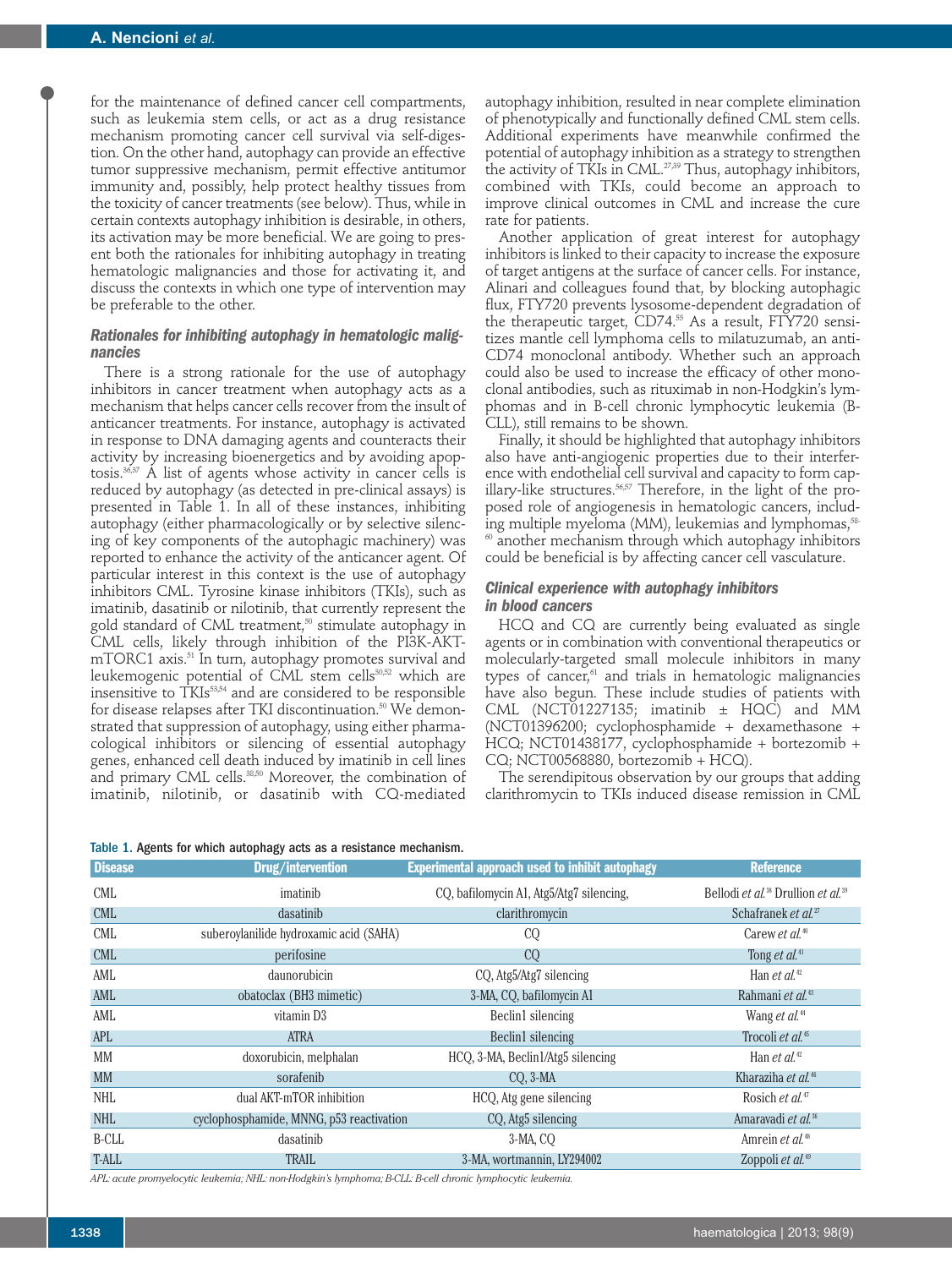patients who were otherwise refractory to TKIs is highly promising and suggests that autophagy inhibition could actually be a viable strategy to enhance the activity of TKIs in CML.<sup>62</sup> In particular, these clinical observations are strengthened by an *in vitro* study confirming that this macrolide indeed blocks autophagy in CML cells and potentiates the anti-leukemic activity of TKIs.<sup>27</sup> Nonetheless, further studies are required to confirm that the benefit to patients of adding clarithromycin to TKIs is indeed due to autophagy inhibition and not to other mechanisms, such as the propensity of macrolides to inhibit cytochrome CYP3A4 in the liver leading to increased TKI levels (AM Carella, unpublished data, 2011).<sup>63</sup>

# *Autophagy as a tumor suppressive mechanism and autophagy-activating agents with activity against blood cancers*

Although autophagy inhibition holds promise for treating hematologic malignancies based on the rationales described above, there is another side to the coin, reflecting the view of the role of autophagy as a tumor suppressive mechanism. Such a role is supported by accumulating evidence and suggests that autophagy activation could also be a viable approach for treating cancer, at least in certain contexts and with well-defined measures (Figure 2). Beclin1 is a tumor suppressor and is frequently monoallelically lost in breast, prostate and ovarian cancer.<sup>64,65</sup> In addition, autophagy is probably frequently dampened in cancer cells due to mutations in the PI3K-AKT-mTORC1 pathway that render this signaling cascade constitutively active.<sup>66</sup> In this context, Wang and co-workers recently established that Beclin1 is a direct target of AKT which phosphorylates it on specific sites thereby generating binding sites for the protein 14-3-3. $\%$  As a result, Beclin1 is sequestered to the cytoskeleton, its interaction with Vps34 is prevented and, consequently, autophagy is reduced. It is also well-established that caloric restriction, well-known to activate autophagy,<sup>2</sup> reduces cancer incidence in animal models, including monkeys.<sup>68,69</sup> Strikingly, fasting (another measure that potently stimulates autophagy), $70$  was recently shown to be sufficient to promote cancer regressions and to enhance the activity of chemotherapy in animal models, although whether this effect relies, at least partially, on autophagy induction *in vivo* remains unproven.<sup>71,72</sup> In an attempt to explain how autophagy could carry out its anticancer activity, it was initially proposed that sustained cellular self-cannibalism could impair cancer cell proliferation.<sup>11</sup> More recently, Liu and colleagues found that the Beclin1 interactome is involved in ensuring  $p53$  stability and function.<sup>73</sup> A reduction in Beclin1 levels was found to impair the stability of the two de-ubiquitinating enzymes USP10 and USP13, which have p53 among their targets. As a result, Beclin1 loss would translate into p53 degradation. Consistent with a contribution of p53 deficiency to tumorigenesis induced by *Beclin1* deletion, the tumor spectra of p53+/- and Beclin1+/- mice strongly overlap, with the highest frequencies of tumors in both mouse strains being lymphoma, lung carcinoma, and hepatoma.<sup>74</sup>

It is also possible, although highly controversial, that in well-defined circumstances, autophagy could turn into a true cell death program ('autophagic cell death') instead of being cytoprotective. Such a function for autophagy could be designed to eliminate malignant cells since it appears to become active in response to oncogenic stress. Cell transformation with oncogenic HRAS was shown to lead to the

upregulation of the BH3-only protein Noxa, as well as of Beclin1.75 In response to HRAS, Noxa displaces Beclin1 from MCL1 leading to autophagy activation and autophagic cell death, with the result of limiting clonogenic expansion of transformed cells. Similarly, autophagic cell death was also reported in response to transformation with Myc upon concomitant Aurora kinase inhibition.<sup>76</sup> Many anticancer agents were also reported to use autophagy to kill cancer cells, as indicated by the finding that autophagy inhibition reduces, instead of enhancing, their efficacy (Table 2). Interestingly, in the case of autophagic cell death of MM cells in response to FK866 (a nicotinamide phosphoribosyltransferase inhibitor that lowers NAD\*), autophagy appears to be triggered via both transcription-dependent (through TFEB, a master regulator of lysosomal biogenesis that is activated in response to nutrient deprivation via ERK2) and transcription-independent mechanisms (via PI3K/mTORC1 inhibition).86 For all of these agents, autophagy activation could be a determining factor in their efficacy.

More detailed information as to how autophagy can turn from a protective mechanism into a cell death program is likely to be forthcoming in the future. However, a link between proteins from the autophagy apparatus and apoptotic cascades has already been illustrated. Rubinstein and colleagues identified Atg12 as a positive mediator of mito-



Figure 2. Regulation of autophagy by oncogenes and tumor suppressors. Strong evidence suggests that autophagy could act as a tumor suppressive mechanism. Beclin1 is a tumor suppressor and its deletion in *Beclin*1<sup>+/-</sup> mice leads to a cancer phenotype that resembles the one observed with  $p53^{+/}$  mice. In addition, many well-known tumor suppressors (in blue insets) promote autophagy, while many oncogenes (in red insets) are responsible for autophagy inhibition. The oncogenes PI3K and AKT inhibit autophagy by activating mTORC1. In addition, AKT also inhibits autophagy by directly phosphorylating Beclin1, thus promoting its interaction with 14-3-3 proteins and its sequestration at the level of vimentin filaments in the cytoskeleton. BCL2 and BCLxL (which are frequently over-expressed in human cancers, including lymphoid leukemias and lymphomas) inhibit autophagy by binding to Beclin1. Tumor suppressors such as PTEN, TSC1/2, and LKB1 activate autophagy by inhibiting mTORC1. Several mechanisms have been proposed through which autophagy could contribute to oppose carcinogenesis. They include p53 stabilization, increased genome stability, activation of the mitochondrial apoptotic pathway, 'autophagic cell death' in cancer cells (either in response to defined agents or to oncogenic transformation), and/or enhancement of antitumor immunity.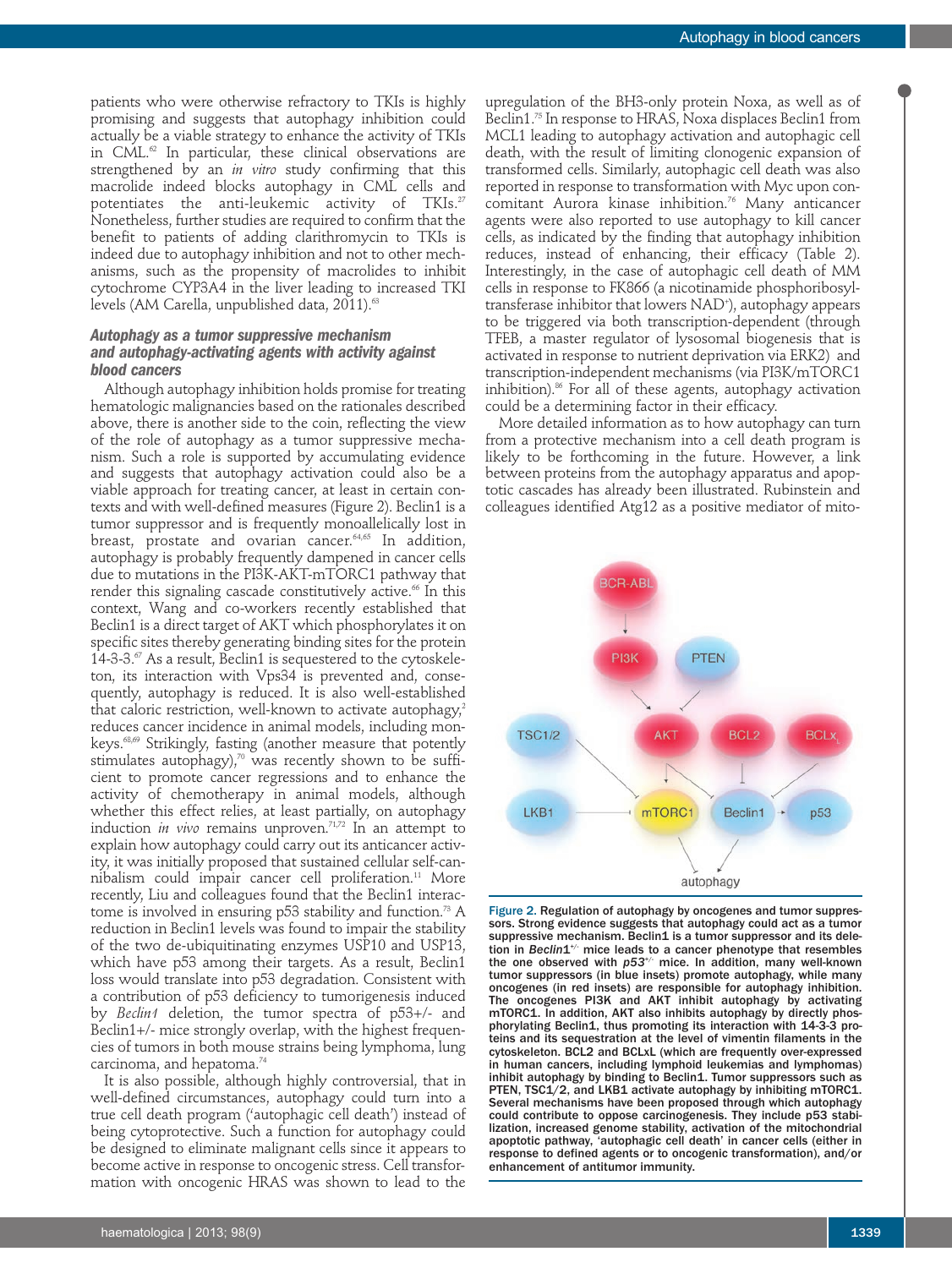chondrial apoptosis by showing that this protein binds and inactivates the anti-apoptotic BCL2 family members BCL2 and MCL1.<sup>87</sup> In their hands, knockdown of Atg12 inhibited Bax activation and cytochrome *c* release, while Atg12 overexpression antagonized MCL1 anti-apoptotic function. In addition, Radoshevich *et al.* demonstrated that Atg12 forms a complex with Atg3 by binding it on a specific residue and that such a complex is a requirement for mitochondrial cell death.<sup>88</sup>

Last but not least, the mechanism (or one of the mechanisms) through which autophagy could exert its anticancer activity is by favoring tumor rejection by the immune system. The role of autophagy in antigen presentation and in immune function is well-established.34 In particular, studies show how autophagy plays a pivotal role in tumor antigen cross-presentation (priming of CD8+ cytotoxic T cells by soluble antigens/cell-derived materials via antigen presenting cells).89,90 Interestingly, Ramakrishnan and colleagues found that chemotherapy-induced autophagy may also favor tumor immune rejection by promoting mannose-6 phosphate receptor accumulation at the cancer cell surface.<sup>91</sup> Indeed, mannose-6-phosphate receptor accumulation at the tumor cell surface during chemotherapy was observed in several mouse tumor models and in MM patients.

Given this, concerns have been raised that autophagy inhibition may hamper antitumor immune reactions and the use of autophagy inhibitors may not be appropriate in the context of treatment approaches that exploit the immune system.<sup>61</sup>

#### Table 2. Agents that were reported to induce autophagic cell death.

| <b>Disease</b> | Drug/intervention           | <b>Experimental approach used to inhibit autophagy</b> | <b>Reference</b>                 |
|----------------|-----------------------------|--------------------------------------------------------|----------------------------------|
| <b>CML</b>     | resveratrol                 | p <sub>62</sub> silencing                              | Puissant et al. <sup>77</sup>    |
| <b>CML</b>     | lapatinib                   | 3-MA, Beclin1/Atg5/Atg7 silencing                      | Huang et al. <sup>78</sup>       |
| <b>CML</b>     | arsenic trioxide            | Beclin1/Atg7/p62 silencing                             | Goussetis et al. <sup>79</sup>   |
| AML            | <b>FK866</b>                | 3-MA, wortmannin, LY294002                             | Nahimana et al. <sup>80</sup>    |
| APL            | ATRA                        | bafilomycin A1, 3-MA, ULK1 silencing                   | Isakson et al. <sup>81</sup>     |
| <b>MDS</b>     | arsenic trioxide            | $3-MA$                                                 | Oian et al. $^{\circledR}$       |
| T-ALL          | $TNF\alpha$                 | $3-MA$                                                 | Jia et al. $83$                  |
| T-ALL          | arsenic trioxide            | $3-MA$                                                 | Oian <i>et al.</i> <sup>82</sup> |
| T-ALL          | <b>FK866</b>                | 3-MA, wortmannin, LY294002                             | Zoppoli et al. <sup>49,80</sup>  |
| <b>MM</b>      | compound A (Skp2 inhibitor) | bafilomycin A1                                         | Chen Q et al. <sup>84</sup>      |

*MDS: myelodysplastic syndrome.*



Figure 3. Schematic representation of possible advantages of inhibiting *versus* activating autophagy in the treatment of blood cancers. Increased activity of different types of anticancer agents (including many<br>chemotherapeutics and chemotherapeutics TKIs), eradication of the CML stem cell compartment, exposure of antigens (i.e. CD74) at the surface of lymphoma cells for antibody-mediated therapies, as well as anti-angiogenic effects are amongst the benefits of autophagy inhibition. Autophagic cell death in cancer cells in response to defined agents, activation of a tumor suppressive apparatus, increased immune defenses and immune-mediated cancer rejection, as well as, possibly, protection from the toxicity of cancer treatments are the predicted advantages of autophagy-activating interventions.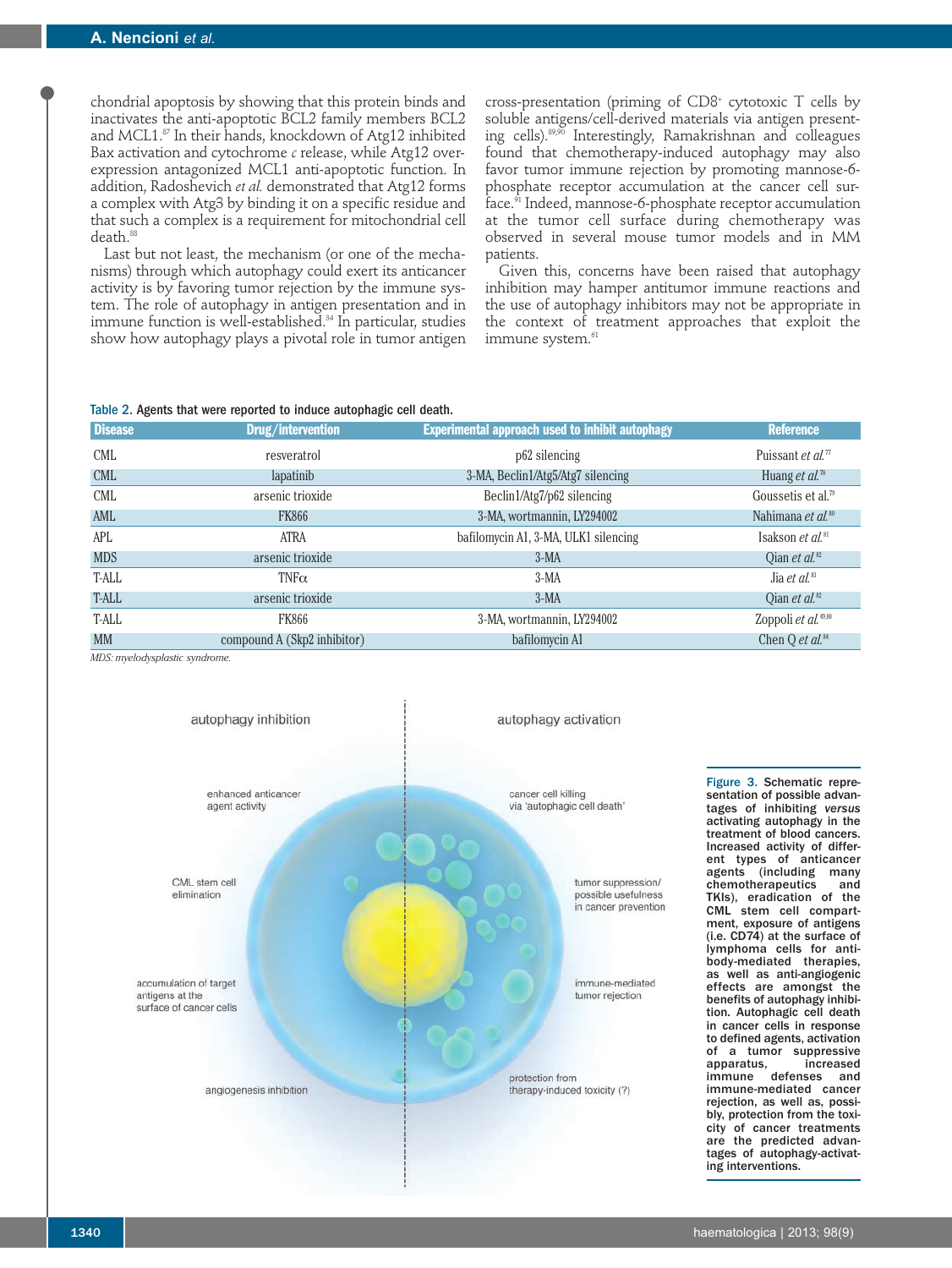# **Can autophagy activation reduce treatment-related toxicities?**

Treatment-related toxicities are a major issue in the approach to patients with hematologic cancers (and with cancer in general) as they significantly affect patient Quality of Life, can be severe enough to require hospitalization, and not infrequently lead to patient death. Therefore, there is a search for approaches that reduce the side effects of commonly used therapeutics since such approaches have a potentially huge impact on medical practice. In this context, theoretically, the protective action of autophagy could be exploited as a means to alleviate the effects of cancer treatment on healthy tissues while simultaneously achieving some anticancer activity. Preliminary evidence shows that autophagy, as induced with rapamycin, could confer neuroprotection in response to proteasome inhibition.<sup>92</sup> This could be interesting since proteasome inhibitors, such as bortezomib, are now commonly used in treatment of MM and are also being evaluated for applications in immunemediated disorders.93,94 However, neurotoxicity remains a major side effect of these agents and one that frequently limits their use.

Short courses of fasting, which is known to activate autophagy, $70$  show remarkable protective activity from chemotherapy-induced toxicity in pre-clinical models and preliminary clinical data indicate that fasting may also be effective in humans.95-98 Importantly, while healthy cells adapt to starvation by reverting to a self-protection mode, cancer cells appear to be less efficient at responding to starvation, possibly due to the aberrant activation of growthpromoting signaling cascades.<sup>71,72,99</sup> In fact, starved cancer cells become even more prone to oxidative stress and more sensitive to chemo-radiotherapy.<sup>71,72</sup> Noticeably, the benefits of short-term starvation in chemoprotection and in the delay of tumor progression are well supported on a pre-clinical level and are also suggested by initial clinical observations. However, the benefits of chronic calorie restriction, or even of short-term calorie and/or macronutrient restriction, are not so clear.<sup>98</sup>

Several clinical studies being conducted at American and European institutions are currently evaluating fasting as a means to improve the tolerability of chemotherapy (NCT01304251, NCT01175837, NCT00936364, NCT01175837). It is still not known whether the protection induced by fasting is to be ascribed (completely or partially) to autophagy induction in healthy tissues. However, these ongoing studies do suggest that at least one autophagyinducing measure may be effective in reducing the toxicity of chemotherapy.

# **Conclusions**

Results from the first clinical studies of autophagy inhibitors for the treatment of hematologic malignancies should soon be available and will shed light on the toxicity and efficacy of this type of agent. Efforts are also being made to identify new autophagy inhibitors which could have better pharmacological properties, better tolerance and, possibly, improved activity.<sup>100</sup> In the meantime, applications for autophagy activating strategies are also being envisaged, either in terms of cancer prevention, or as a way to kill cancer cells by turning autophagy into a deadly mechanism. The finding that both autophagy inhibition and autophagy activation can have anticancer effects is only apparently contradictory, since it clearly reflects the complexity of cancers and of their different presentations. It also reflects the possibility of targeting different aspects of cancer biology by means that are sometimes the opposite of one another.

Although it still has to be definitively proven, it is possible that autophagy-activating pharmacological or dietary approaches could help reduce some of the side effects of anticancer agents. Finally, autophagy induction could be exploited as a way to enhance the efficacy of anticancer immune responses that arise either spontaneously (perhaps favored by chemotherapy) or in response to anticancer vaccinations (Figure 3).

In conclusion, we predict that in the near future we will see several autophagy modulating approaches (either pharmacological or dietary) become part of our clinical practice both as physicians and as hematologists.

#### *Acknowledgments*

*The authors would like to thank the Associazione Italiana per la Ricerca sul Cancro (AIRC, grant code 6108, to AN), the European Seventh Framework Program (project number 256986, PANACREAS, to AN), the Ministero della Salute (GR-2008- 1135635 to AN), the Compagnia di San Paolo, the University of Genoa, the Kay Kendall Leukaemia Fund (KKL404, to GVH and TLH), the Medical Research Council (G0900882, CHOIC-ES, ISCRTN No. 61568166, to GVH and TLH), the Scottish Universities Life Sciences Alliance (MSD23\_G\_Holyoake-Chan, to GVH and TLH), and the American Italian Cancer Foundation (AICF, postdoctoral fellowship to MC).* 

#### *Authorship and Disclosures*

*Information on authorship, contributions, and financial & other disclosures was provided by the authors and is available with the online version of this article at www.haematologica.org.*

#### **References**

- 1. Kroemer G, Marino G, Levine B. Autophagy and the integrated stress response. Mol Cell. 2010;40(2):280-93.
- 2. Rubinsztein DC, Marino G, Kroemer G. Autophagy and aging. Cell. 2011;146(5):682- 95.
- 3. Noda T, Ohsumi Y. Tor, a phosphatidylinositol kinase homologue, controls autophagy in yeast. J Biol Chem. 1998;273(7):3963-6.
- 4. Zoncu R, Efeyan A, Sabatini DM. mTOR: from growth signal integration to cancer, diabetes and ageing. Nat Rev Mol Cell Biol.

2011;12(1):21-35.

- 5. Egan DF, Shackelford DB, Mihaylova MM, Gelino S, Kohnz RA, Mair W, et al. Phosphorylation of ULK1 (hATG1) by AMPactivated protein kinase connects energy sensing to mitophagy. Science. 2011;331 (6016):456-61.
- 6. Kim J, Kundu M, Viollet B, Guan KL. AMPK and mTOR regulate autophagy through direct phosphorylation of Ulk1. Nat Cell Biol. 2011;13(2):132-41.
- 7. Klionsky DJ, Abdalla FC, Abeliovich H, Abraham RT, Acevedo-Arozena A, Adeli K, et al. Guidelines for the use and interpretation of assays for monitoring autophagy.

Autophagy. 2012;8(4):445-544.

- 8. Alirezaei M, Kemball CC, Flynn CT, Wood MR, Whitton JL, Kiosses WB. Short-term fasting induces profound neuronal autophagy. Autophagy. 2010;6(6):702-10.
- 9. Martinet W, De Meyer GR, Andries L, Herman AG, Kockx MM. In situ detection of starvation-induced autophagy. J Histochem Cytochem. 2006;54(1):85-96.
- 10. Lee IH, Cao L, Mostoslavsky R, Lombard DB, Liu J, Bruns NE, et al. A role for the NAD-dependent deacetylase Sirt1 in the regulation of autophagy. Proc Natl Acad Sci USA. 2008;105(9):3374-9.
- 11. Tasdemir E, Maiuri MC, Galluzzi L, Vitale I,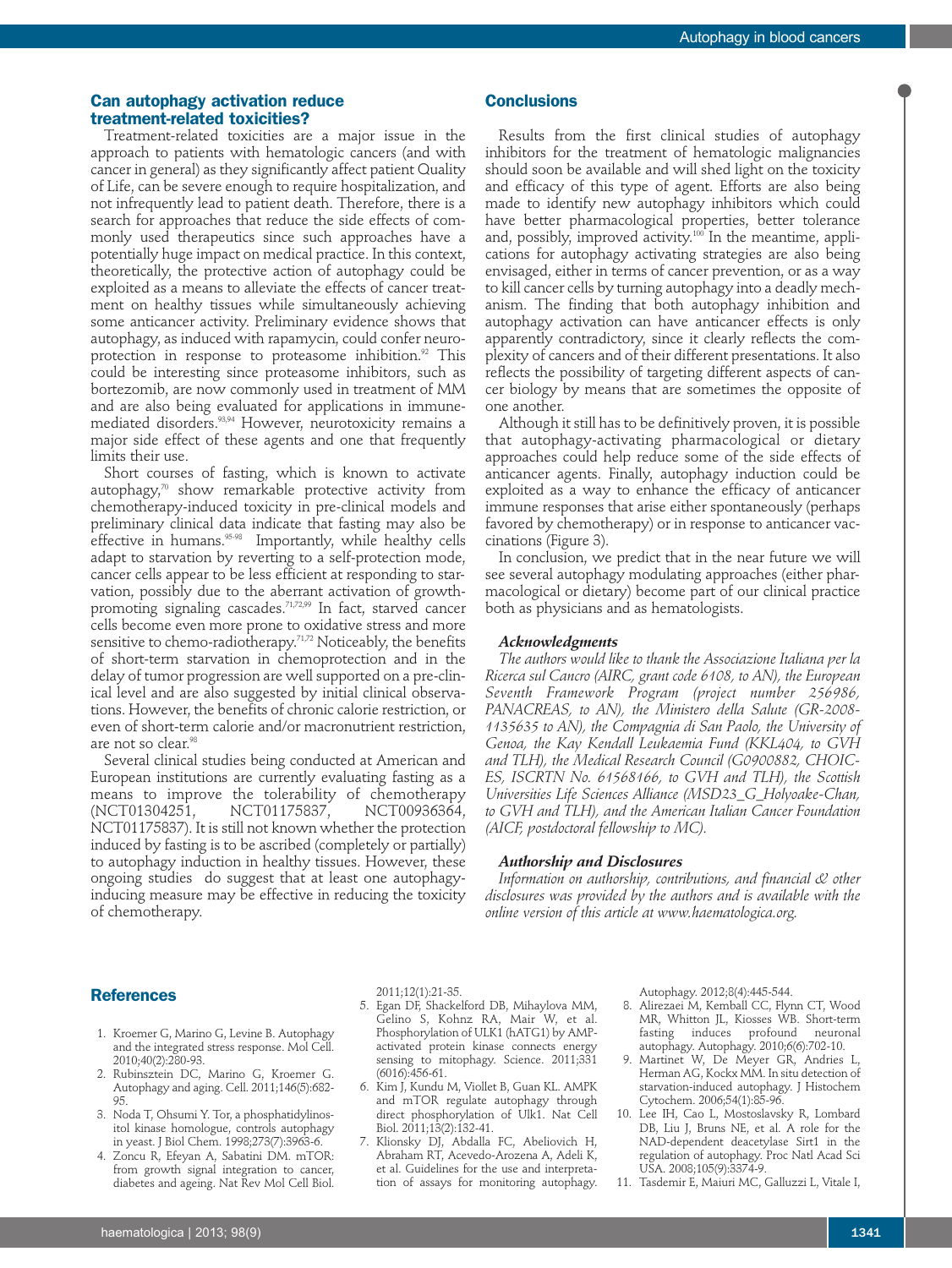Djavaheri-Mergny M, D'Amelio M, et al. Regulation of autophagy by cytoplasmic p53. Nat Cell Biol. 2008;10(6):676-87.

- 12. Morselli E, Shen S, Ruckenstuhl C, Bauer MA, Mariño G, Galluzzi L, et al. p53 inhibits autophagy by interacting with the human ortholog of yeast Atg17, RB1CC1/FIP200. Cell Cycle. 2011;10(16):2763-9.
- 13. Hara T, Takamura A, Kishi C, Iemura S, Natsume T, Guan JL, Mizushima N. FIP200, a ULK-interacting protein, is required for autophagosome formation in mammalian cells. J Cell Biol. 2008;181(3):497-510.
- 14. Evangelisti C, Ricci F, Tazzari P, Tabellini G, Battistelli M, Falcieri E, et al. Targeted inhibition of mTORC1 and mTORC2 by activesite mTOR inhibitors has cytotoxic effects in T-cell acute lymphoblastic leukemia. Leukemia. 2011;25(5):781-91.
- 15. Willems L, Chapuis N, Puissant A, Maciel TT, Green AS, Jacque N, et al. The dual mTORC1 and mTORC2 AZD8055 has anti-tumor activity in acute myeloid leukemia. Leukemia. 2012;26(6): 1195-202.
- 16. Yazbeck VY, Buglio D, Georgakis GV, Li Y, Iwado E, Romaguera JE, et al. Temsirolimus downregulates p21 without altering cyclin D1 expression and induces autophagy and synergizes with vorinostat in mantle cell lymphoma. Exp Hematol. 2008;36(4):443- 50.
- 17. Ikeda H, Hideshima T, Fulciniti M, Perrone G, Miura N, Yasui H, et al. PI3K/p110{delta} is a novel therapeutic target in multiple myeloma. Blood. 2010;116(9):1460-8.
- 18. Simioni C, Neri LM, Tabellini G, Ricci F, Bressanin D, Chiarini F, et al. Cytotoxic activity of the novel Akt inhibitor, MK-2206, in T-cell acute lymphoblastic leukemia. Leukemia. 2012;26(11):2336-42.
- 19. Grimaldi C, Chiarini F, Tabellini G, Ricci F, Tazzari PL, Battistelli M, et al. AMP-dependent kinase/mammalian target of rapamycin complex 1 signaling in T-cell acute lymphoblastic leukemia: therapeutic implications. Leukemia. 2012;26(1):91-100.
- 20. Mercurio C, Minucci S, Pelicci PG. Histone deacetylases and epigenetic therapies of hematological malignancies. Pharmacol Res. 2010;62(1):18-34.
- 21. Fleming A, Noda T, Yoshimori T, Rubinsztein DC. Chemical modulators of autophagy as biological probes and potential therapeutics. Nat Chem Biol. 2011;7(1):9-17.
- 22. Maycotte P, Thorburn A. Autophagy and cancer therapy. Cancer Biol Ther. 2011; 11(2):127-37.
- 23. Workman P, Clarke PA, Raynaud FI, van Montfort RL. Drugging the PI3 kinome: from chemical tools to drugs in the clinic. Cancer Res. 2010;70(6):2146-57.
- 24. Rote KV, Rechsteiner M. Degradation of microinjected proteins: effects of lysosomotropic agents and inhibitors of autophagy. J Cell Physiol. 1983;116(1):103- 10.
- 25. Renna M, Schaffner C, Brown K, Shang S, Tamayo MH, Hegyi K, et al. Azithromycin blocks autophagy and may predispose cystic fibrosis patients to mycobacterial infection. J Clin Invest. 2011;121(9):3554-63.
- 26. Nakamura M, Kikukawa Y, Takeya M, Mitsuya H, Hata H. Clarithromycin attenuates autophagy in myeloma cells. Int J Oncol. 2010;37(4):815-20.
- 27. Schafranek L, Leclercq TM, White DL, Hughes TP. Clarithromycin enhances dasatinib-induced cell death in chronic myeloid leukemia cells, by inhibition of late stage autophagy. Leuk Lymphoma. 2013;54(1): 198-201
- 28. Alinari L, Mahoney E, Patton J, Zhang X, Huynh L, Earl CT, et al. FTY720 increases CD74 expression and sensitizes mantle cell lymphoma cells to milatuzumab-mediated cell death. Blood. 2011;118(26):6893-903.
- 29. Liu F, Lee JY, Wei H, Tanabe O, Engel JD, Morrison SJ, Guan JL. FIP200 is required for the cell-autonomous maintenance of fetal hematopoietic stem cells. Blood. 2010;116 (23):4806-14.
- 30. Mortensen M, Soilleux EJ, Djordjevic G, Tripp R, Lutteropp M, Sadighi-Akha E, et al. The autophagy protein Atg7 is essential for hematopoietic stem cell maintenance. J Exp Med. 2011;208(3):455-67
- 31. Mortensen M, Ferguson DJ, Edelmann M, et al. Loss of autophagy in erythroid cells leads to defective removal of mitochondria and severe anemia in vivo. Proc Natl Acad Sci USA. 2010;107(2):832-7.
- 32. Nakano H, Ushio H. An unexpected role for autophagy in degranulation of mast cells. Autophagy. 2011;7(6):657-9.
- 33. Kundu M, Lindsten T, Yang CY, Wu J, Zhao F, Zhang J, et al. Ulk1 plays a critical role in the autophagic clearance of mitochondria and ribosomes during reticulocyte maturation. Blood. 2008;112(4):1493-502.
- 34. Deretic V. Autophagy: an emerging immunological paradigm. J Immunol. 2012; 189(1):15-20.
- 35. Pua HH, Dzhagalov I, Chuck M, Mizushima N, He YW. A critical role for the autophagy gene Atg5 in T cell survival and proliferation. J Exp Med. 2007;204(1):25-31.
- 36. Amaravadi RK, Yu D, Lum JJ, Bui T, Christophorou MA, Evan GI, et al. Autophagy inhibition enhances therapyinduced apoptosis in a Myc-induced model of lymphoma. J Clin Invest. 2007;117(2): 326-36.
- 37. Katayama M, Kawaguchi T, Berger MS, Pieper RO. DNA damaging agent-induced autophagy produces a cytoprotective adenosine triphosphate surge in malignant glioma cells. Cell Death Differ. 2007;14(3):548-58.
- Bellodi C, Lidonnici MR, Hamilton A, Helgason GV, Soliera AR, Ronchetti M, et al. Targeting autophagy potentiates tyrosine kinase inhibitor-induced cell death in Philadelphia chromosome-positive cells, including primary CML stem cells. J Clin Invest. 2009;119(5):1109-23.
- 39. Drullion C, Trégoat C, Lagarde V, Tan S, Gioia R, Priault M, et al. Apoptosis and autophagy have opposite roles on imatinibinduced K562 leukemia cell senescence. Cell Death Dis. 2012;3:e373.
- 40. Carew JS, Nawrocki ST, Kahue CN, Zhang H, Yang C, Chung L, et al. Targeting autophagy augments the anticancer activity of the histone deacetylase inhibitor SAHA to overcome Bcr-Abl-mediated drug resistance. Blood. 2007;110(1):313-22.
- 41. Tong Y, Liu YY, You LS, Qian WB. Perifosine induces protective autophagy and upregulation of ATG5 in human chronic myelogenous leukemia cells in vitro. Acta Pharmacol Sin. 2012;33(4):542-50.
- 42. Han W, Sun J, Feng L, Wang K, Li D, Pan Q, et al. Autophagy inhibition enhances daunorubicin-induced apoptosis in K562 cells. PLoS One. 2011;6(12):e28491.
- 43. Rahmani M, Aust MM, Attkisson E, Williams DC Jr, Ferreira-Gonzalez A, Grant S. Inhibition of Bcl-2 antiapoptotic members by obatoclax potently enhances sorafenibinduced apoptosis in human myeloid leukemia cells through a Bim-dependent process. Blood. 2012;119(25):6089-98.
- 44. Wang J, Lian H, Zhao Y, Kauss MA, Spindel S. Vitamin D3 induces autophagy of human

myeloid leukemia cells. J Biol Chem. 2008;283(37):25596-605.

- 45. Trocoli A, Mathieu J, Priault M, Reiffers J, Souquère S, Pierron G, et al. ATRA-induced upregulation of Beclin 1 prolongs the life span of differentiated acute promyelocytic leukemia cells. Autophagy. 2011;7(10):1108- 14.
- 46. Kharaziha P, De Raeve H, Fristedt C, Li Q, Gruber A, Johnsson P, et al. Sorafenib Has Potent Antitumor Activity against Multiple Myeloma In Vitro, Ex Vivo, and In Vivo in the 5T33MM Mouse Model. Cancer Res. 2012;72(20):5348-62.
- 47. Rosich L, Colomer D, Roue G. Autophagy controls everolimus (RAD001) activity in mantle cell lymphoma. Autophagy. 2012;51 (9):881-9.
- 48. Amrein L, Soulieres D, Johnston JB, Aloyz R. p53 and autophagy contribute to dasatinib resistance in primary CLL lymphocytes. Leuk Res. 2011;35(1):99-102.
- 49. Zoppoli G, Cea M, Soncini D, Fruscione F, Rudner J, Moran E, et al. Potent synergistic interaction between the Nampt inhibitor APO866 and the apoptosis activator TRAIL in human leukemia cells. Exp Hematol. 2010;38(11):979-88.
- 50. Helgason GV, Karvela M, Holyoake TL. Kill one bird with two stones: potential efficacy of BCR-ABL and autophagy inhibition in CML. Blood. 2011;118(8):2035-43.
- 51. Ertmer A, Huber V, Gilch S, Yoshimori T, Erfle V, Duyster J, et al. The anticancer drug imatinib induces cellular autophagy. Leukemia. 2007;21(5):936-42.
- 52. Altman BJ, Jacobs SR, Mason EF, Michalek RD, MacIntyre AN, Coloff JL, et al. Autophagy is essential to suppress cell stress and to allow BCR-Abl-mediated leukemogenesis. Oncogene. 2011;30(16):1855-67.
- 53. Corbin AS, Agarwal A, Loriaux M, Cortes J, Deininger MW, Druker BJ. Human chronic myeloid leukemia stem cells are insensitive to imatinib despite inhibition of BCR-ABL activity. J Clin Invest. 2011;121(1):396-409.
- 54. Hamilton A, Helgason GV, Schemionek M, Zhang B, Myssina S, Allan EK, et al. Chronic myeloid leukemia stem cells are not dependent on Bcr-Abl kinase activity for their survival. Blood. 2012;119(6):1501-10.
- 55. Alinari L, Baiocchi RA, Praetorius-Ibba M. FTY720-induced blockage of autophagy enhances anticancer efficacy of milatuzumab in mantle cell lymphoma: is FTY720 the next autophagy-blocking agent in lymphoma treatment? Autophagy. 2012;8(3): 416-7.
- 56. Nishikawa T, Tsuno NH, Okaji Y, Sunami E, Shuno Y, Sasaki K, et al. The inhibition of autophagy potentiates anti-angiogenic effects of sulforaphane by inducing apoptosis. Angiogenesis. 2010;13(3):227-38.
- 57. Ramakrishnan S, Nguyen TM, Subramanian IV, Kelekar A. Autophagy and angiogenesis inhibition. Autophagy. 2007;3(5):512-5.
- 58. Ribatti D, Mangialardi G, Vacca A. Antiangiogenic therapeutic approaches in multiple myeloma. Curr Cancer Drug Targets. 2012;12(7):768-75.
- 59. Ruan J. Antiangiogenic therapies in non-Hodgkin's lymphoma. Curr Cancer Drug Targets. 2011;11(9):1030-43.
- 60. Wellbrock J, Fiedler W. Clinical experience with antiangiogenic therapy in leukemia. Curr Cancer Drug Targets. 2011;11(9):1053- 68.
- 61. Townsend KN, Hughson LR, Schlie K, Poon VI, Westerback A, Lum JJ. Autophagy inhibition in cancer therapy: metabolic considerations for antitumor immunity. Immunol Rev. 2012;249(1):176-94.